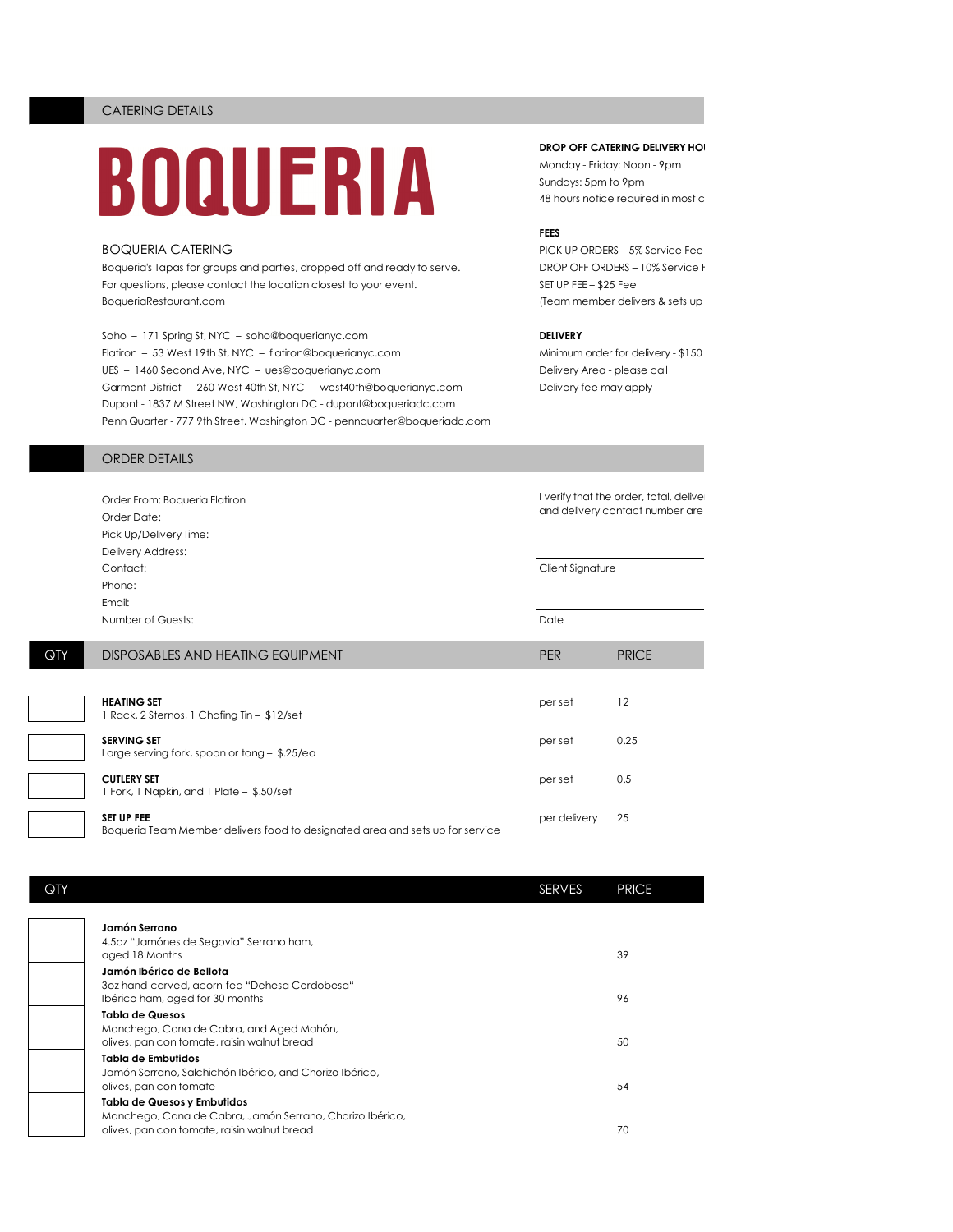| Mini Sandwichs served on mini-croccolino bread<br>Minimum order: 5 sandwiches of 1 kind<br>Bocata de Jamón Serrano<br>Serrano ham, Manchego cheese, "tomaquet"<br>Bocata de Chorizo Ibérico<br>Spicy pork sausage, Idiazábal cheese, "tomaquet"<br>Bocata de Salchichon Ibérico<br>Iberian Salchichon sausgae, "tomaquet"<br><b>Bocata Moruno</b><br>Marinated Lamb, labne yogurt, salsa verde, and pickled shallots<br>Bocata de Albóndigas<br>Colorado lamb meatballs, tomato sauce, sheep's milk cheese<br><b>Bocadillo Chorizo Patty</b><br>Chorizo Patty with allioli, Valdéon, pickled shallots, and salsa verde.<br><b>Bocata de Verduras</b><br>Escalivada, goat's cheese, herbs, black olives | <b>PP</b><br>PP<br><b>PP</b><br><b>PP</b><br>PP<br>PP<br>PP<br>SERVES | 6<br>6<br>6<br>6<br>6<br>6<br>6<br><b>PRICE</b> |
|--------------------------------------------------------------------------------------------------------------------------------------------------------------------------------------------------------------------------------------------------------------------------------------------------------------------------------------------------------------------------------------------------------------------------------------------------------------------------------------------------------------------------------------------------------------------------------------------------------------------------------------------------------------------------------------------------------|-----------------------------------------------------------------------|-------------------------------------------------|
|                                                                                                                                                                                                                                                                                                                                                                                                                                                                                                                                                                                                                                                                                                        |                                                                       |                                                 |
|                                                                                                                                                                                                                                                                                                                                                                                                                                                                                                                                                                                                                                                                                                        |                                                                       |                                                 |
|                                                                                                                                                                                                                                                                                                                                                                                                                                                                                                                                                                                                                                                                                                        |                                                                       |                                                 |
|                                                                                                                                                                                                                                                                                                                                                                                                                                                                                                                                                                                                                                                                                                        |                                                                       |                                                 |
|                                                                                                                                                                                                                                                                                                                                                                                                                                                                                                                                                                                                                                                                                                        |                                                                       |                                                 |
|                                                                                                                                                                                                                                                                                                                                                                                                                                                                                                                                                                                                                                                                                                        |                                                                       |                                                 |
|                                                                                                                                                                                                                                                                                                                                                                                                                                                                                                                                                                                                                                                                                                        |                                                                       |                                                 |
|                                                                                                                                                                                                                                                                                                                                                                                                                                                                                                                                                                                                                                                                                                        |                                                                       |                                                 |
|                                                                                                                                                                                                                                                                                                                                                                                                                                                                                                                                                                                                                                                                                                        |                                                                       |                                                 |
|                                                                                                                                                                                                                                                                                                                                                                                                                                                                                                                                                                                                                                                                                                        |                                                                       |                                                 |
|                                                                                                                                                                                                                                                                                                                                                                                                                                                                                                                                                                                                                                                                                                        |                                                                       |                                                 |
|                                                                                                                                                                                                                                                                                                                                                                                                                                                                                                                                                                                                                                                                                                        |                                                                       |                                                 |
| Each Salad serves approximately 5 guests                                                                                                                                                                                                                                                                                                                                                                                                                                                                                                                                                                                                                                                               |                                                                       |                                                 |
| ADD YOUR CHOICE OF PROTEIN TO ANY SALAD (priced per salad)                                                                                                                                                                                                                                                                                                                                                                                                                                                                                                                                                                                                                                             |                                                                       |                                                 |
| Grilled Chicken                                                                                                                                                                                                                                                                                                                                                                                                                                                                                                                                                                                                                                                                                        | 5                                                                     | 30                                              |
| <b>Hanger Steak</b><br>Grilled Shrimp                                                                                                                                                                                                                                                                                                                                                                                                                                                                                                                                                                                                                                                                  | 5<br>5                                                                | 40<br>35                                        |
| Avocado                                                                                                                                                                                                                                                                                                                                                                                                                                                                                                                                                                                                                                                                                                | 5                                                                     | 20                                              |
|                                                                                                                                                                                                                                                                                                                                                                                                                                                                                                                                                                                                                                                                                                        |                                                                       |                                                 |
| <b>Ensalada Mallorquina</b><br>Organic mixed greens, fresh herbs, Mahón cheese, croutons, citrus dressing                                                                                                                                                                                                                                                                                                                                                                                                                                                                                                                                                                                              | 5                                                                     | 55                                              |
| Ensalada Romana                                                                                                                                                                                                                                                                                                                                                                                                                                                                                                                                                                                                                                                                                        |                                                                       |                                                 |
| Romaine hearts, romesco, Idiazábal cheese, caramelized hazelnuts, mint                                                                                                                                                                                                                                                                                                                                                                                                                                                                                                                                                                                                                                 | 5                                                                     | 55                                              |
| Ensalada de Berza y Aguacate<br>Kale, avocado, grapefruit, pine nuts, raisins, dill, sherry vinaigrette                                                                                                                                                                                                                                                                                                                                                                                                                                                                                                                                                                                                | 5                                                                     | 65                                              |
| Hinojo y Cítricos                                                                                                                                                                                                                                                                                                                                                                                                                                                                                                                                                                                                                                                                                      |                                                                       |                                                 |
| Shaved fennel, citrus, avocado, pine nuts, sherry vinaigrette                                                                                                                                                                                                                                                                                                                                                                                                                                                                                                                                                                                                                                          | 5                                                                     | 55                                              |
|                                                                                                                                                                                                                                                                                                                                                                                                                                                                                                                                                                                                                                                                                                        | SERVES                                                                | <b>PRICE</b>                                    |
| Boqueria's classic Seafood Paella serves approximately 3-5 guests when accompanying other tapas                                                                                                                                                                                                                                                                                                                                                                                                                                                                                                                                                                                                        |                                                                       |                                                 |
| Paella de Mariscos                                                                                                                                                                                                                                                                                                                                                                                                                                                                                                                                                                                                                                                                                     |                                                                       |                                                 |
| Bomba rice, monkfish, sepia, squid, shrimp, clams, mussels, saffron, salsa verde                                                                                                                                                                                                                                                                                                                                                                                                                                                                                                                                                                                                                       | 5                                                                     | 69                                              |

| QTY |                                                                                       | <b>SERVES</b> | <b>PRICE</b> |
|-----|---------------------------------------------------------------------------------------|---------------|--------------|
|     | Minimum Order: 10 pieces of 1 kind                                                    |               |              |
|     | <b>VEGETABLE</b>                                                                      |               |              |
|     | Pintxo de Manchego y Membrillo<br>Manchego cheese, and membrillo skewer               | per piece     | 4.5          |
|     | Pintxo de Verduras<br>Roasted vegetable skewer, hazelnut romesco                      | per piece     | 2.5          |
|     | Montado de Escalivada<br>Catalan roasted vegetables and goat's cheese on toast points | per piece     | 3            |
|     | Montado de Setas<br>Marinated mushrooms and goat's cheese on toast points             | per piece     | 3            |
|     | Croqueta de Setas<br>Creamy mushroom croquette, truffle allioli                       | per piece     | 3            |
|     | <b>SEAFOOD</b>                                                                        |               |              |
|     | Pintxo de Pulpo<br>Octopus, fingerling potato, and cherry tomato skewer               | per piece     | 4.5          |